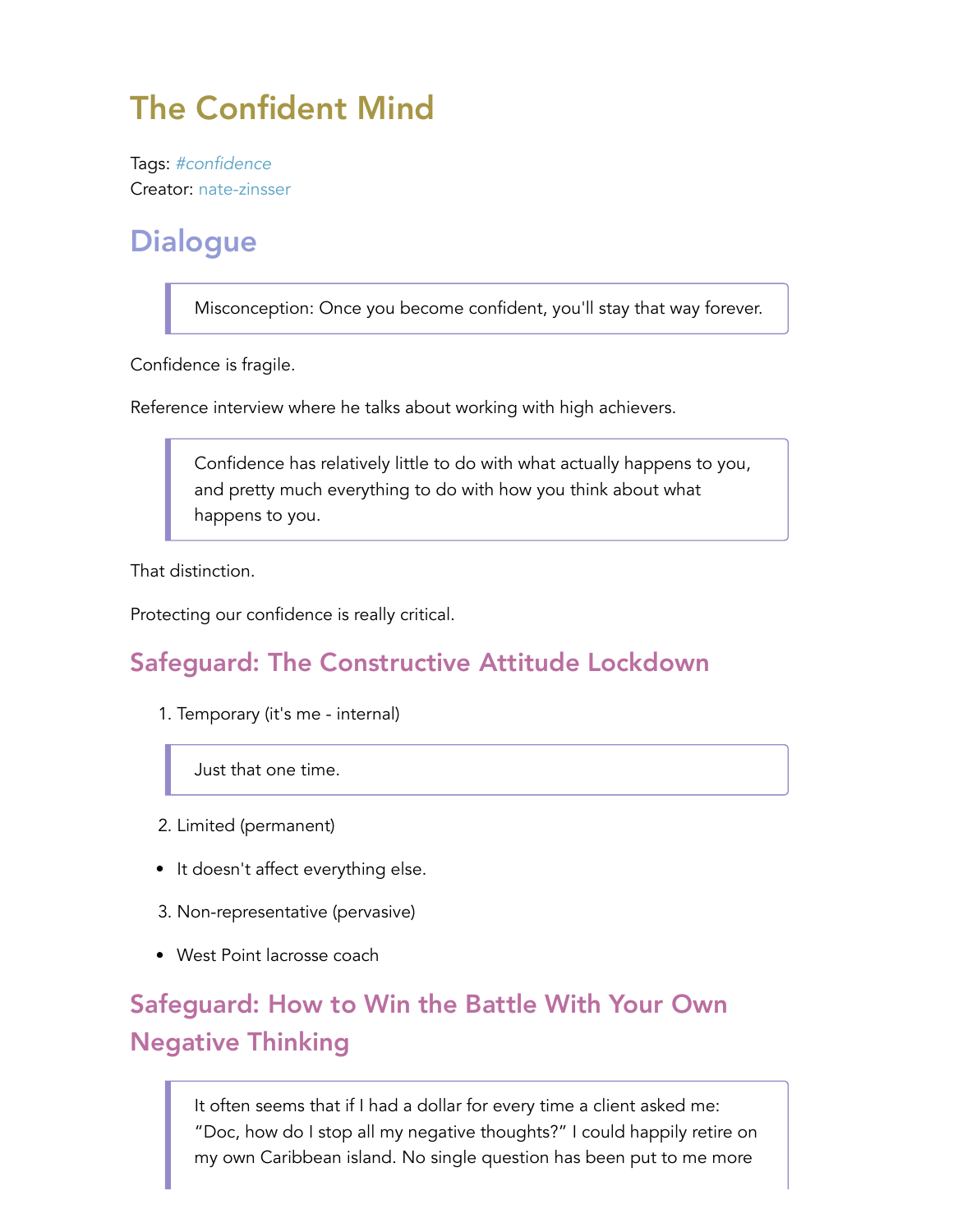often, and no single question gets asked with more passion and more urgency.

- 1. Acknowledge it
- 2. Silence it
- 3. Replace it (getting in the last word)

Misconception: if you're truly confident you won't have any negative self-talk."

Misconception: you're going to have to do this over and over again -- it's like whac-amole

#### Safeguard: The Shooter's Mentality

Basketball example

#### What have you changed your mind on?

#### Reserve

Fall in love with your butterflies.

ESPN (Effort, Success, Progress, Next):

- Look for an episode of quality effort.
- Look for something you got right.
- Look for progress towards your goals.
- Look for what's next.

### **Quotes**

*Highlight [157]:* Think of each and every mistake, error, and setback as temporary. Yes, it happened, and it may even have been costly, but it's important to treat it like it only happened that one time. Thinking this way about your mistakes and imperfections prevents you from sinking into the "here I go again" trap of worry and self-doubt. If you allow yourself to think that a mistake or imperfection, once it occurs, is going to lead to more of the same, then you've opened up your mental bank account to a sneaky criminal. Instead, tie that criminal down by telling yourself "It was just that one time, and now I have a clean slate going forward."

*Highlight [159]:* Think of each and every mistake, error, and setback as limited. Yes, it happened and, yes, it may have produced some uncomfortable feelings, but it's important to treat it like it only happened "in that one place." Thinking this way about your mistakes and imperfections prevents you from sinking into the trap of thinking "this whole day is going down the drain" or "now my whole game is in trouble." The golfer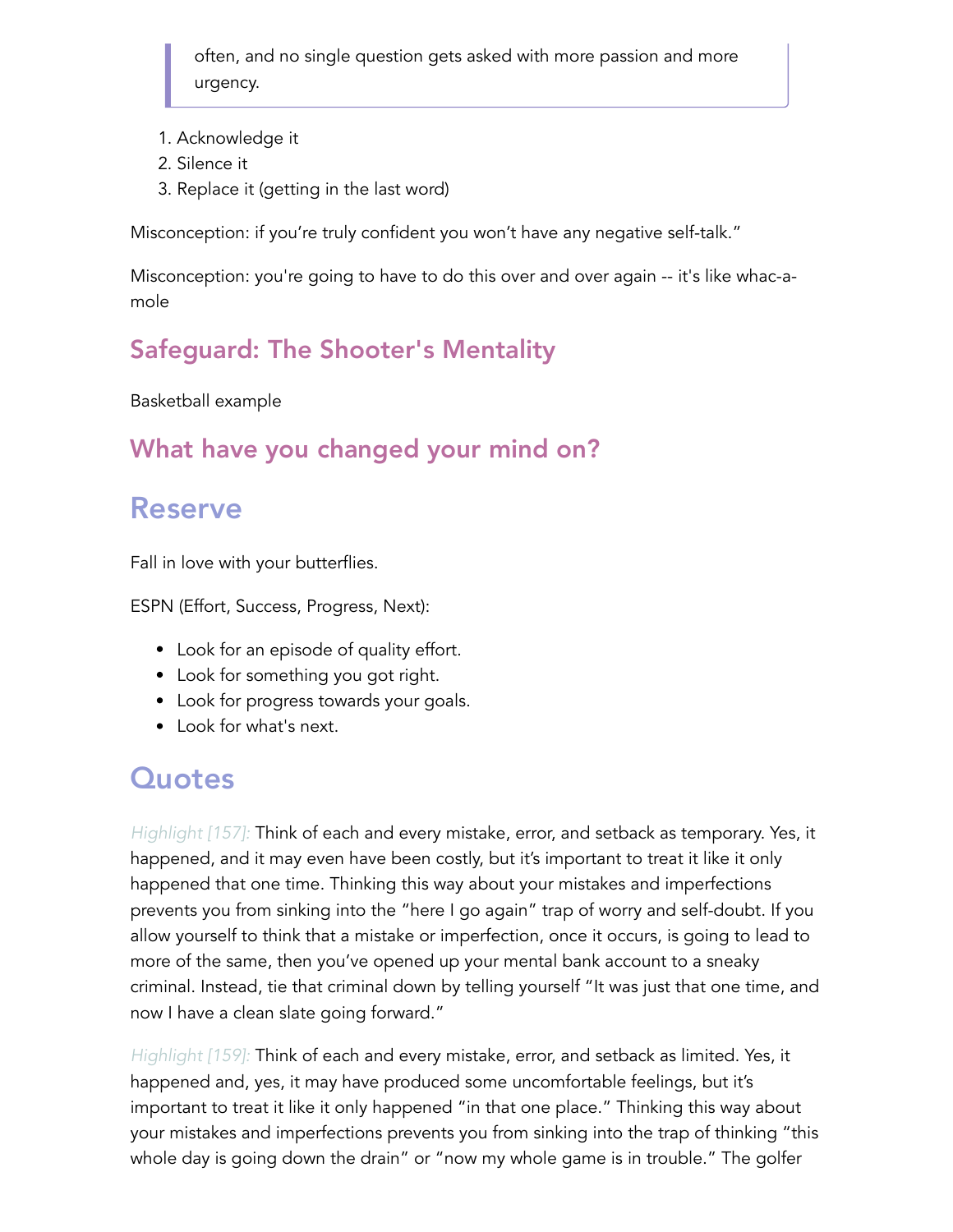who hits one of his first drives into the trees instead of onto the fairway had better keep that poor shot in its proper place instead of generalizing from that drive that now his irons, wedges, and putts, all those other parts of his game, are now in trouble. Thinking, It was just that one drive and the rest of my game is fine is a much more helpful and perfectly reasonable alternative. The soldier in basic training who struggles with getting her gas mask on right and then has some bad moments during her five minutes in the tear gas chamber had better keep that failure in its proper place by thinking, Okay, I messed that up, but I'm keeping up with the pace during the morning runs, I'm doing well on the firing range, and I can fix those straps on the mask so it'll go on faster next time. If you allow yourself to think that a mistake or imperfection, once it occurs in one specific situation, is going to affect other situations, then you've opened up your mental bank account to another insidious criminal. Arrest that particular criminal by telling yourself, It happened in just that one place, and everything else is okay. When you treat your mistakes and imperfections as limited in scope, you acknowledge them and then cordon them off, leaving them locked down in the single place where they occurred.

*Highlight [160]:* Think of your various setbacks and imperfect moments as nonrepresentative of yourself. Once again, acknowledge that those moments happened, and acknowledge whatever damage or consequences resulted, but then choose to see those moments as inaccurate reflections of who you are and what you are capable of. Where treating your mistakes as temporary protects you from the "here I go again" trap, and treating your mistakes as limited protects you from the "my whole day is going down the drain" trap, treating your mistakes as nonrepresentative protects you from the "maybe I'm not good enough" trap, that swamp of unrestrained self-criticism that is always waiting to engulf us.

*Highlight [161]:* I witnessed a great example of this constructive response to a series of mistakes some years ago during an early season practice of the West Point men's lacrosse team. Head Coach Joe Alberici had become understandably unhappy with the team's execution of a full field passing drill that afternoon; too many balls were being dropped way too often. So he blew his coach's whistle and stopped the drill, Then, instead of berating the players for the poor quality of their execution, he stepped to the middle of the practice field and shouted "We're better than this! I'm not sure what's going on, but I'm sure this isn't us." That statement, "This isn't us!" rationalized the team's failure to execute by externalizing it—pushing it away from the team's collective confidence by proclaiming that the dropped passes were not representative of the team's ability. Coach A then took his message a step further by walking over to one of the dropped balls, scooping it up in his hand, and announcing to the team "It's gotta be this ball!" whereupon he took the lacrosse stick from the nearest player, placed the offending ball in the stick, and launched the ball high into the stadium's cheap seats. "Now let's get it right!" he shouted, returning the stick to the player. The drill resumed and the team resumed its characteristic passing efficiency.

*Highlight [165]:* While you may never experience the specific types of hardship and challenge faced by new cadets at Beast Barracks or during a plebe year at West Point,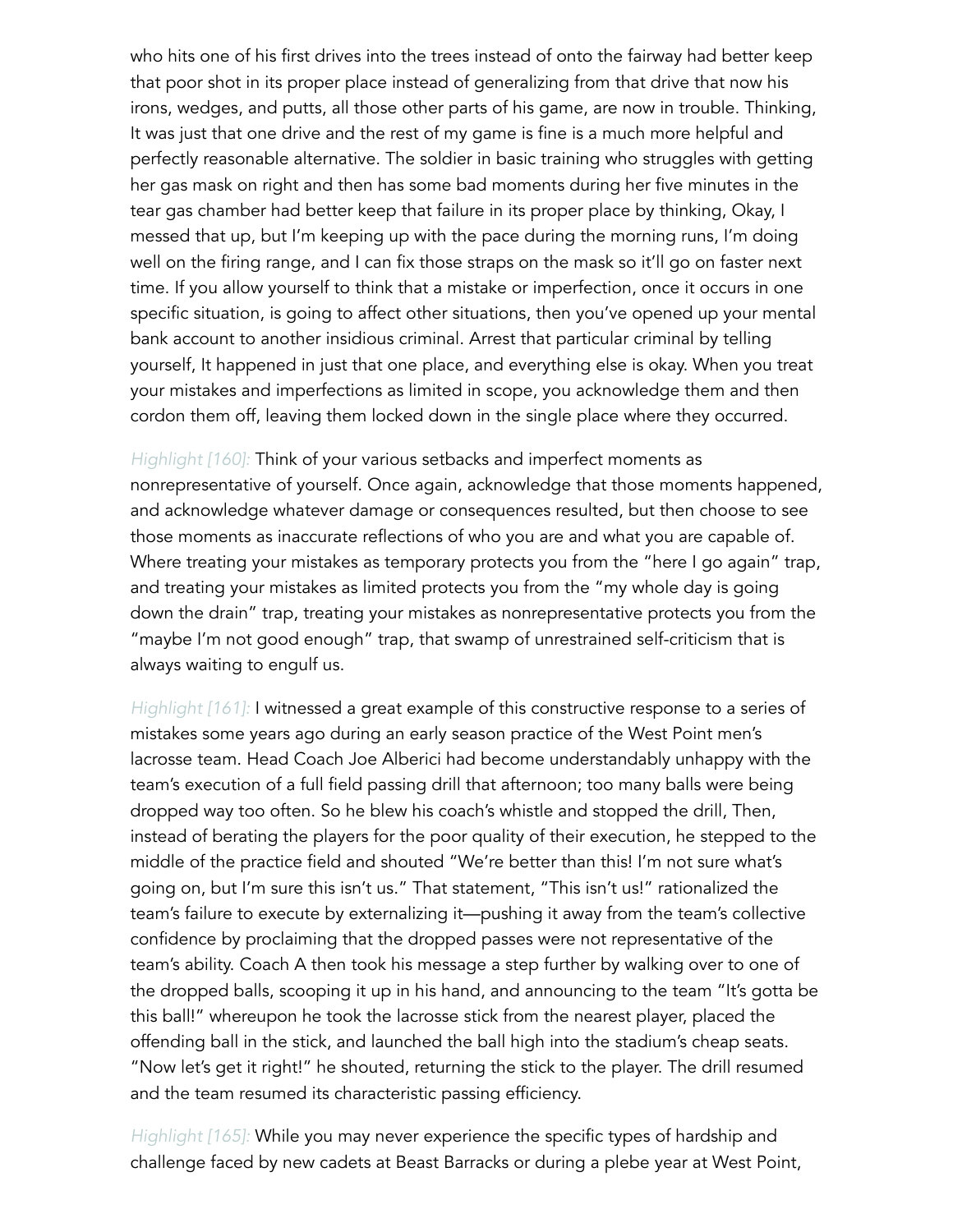you may be tempted to explain to yourself the inevitable bad events that occur in your life by saying "It's me" (internal), "it's going to last forever" (permanent), and "it's going to undermine everything I do" (pervasive). Doing so puts you at a greater risk of not making it through your next trial because it destroys your confidence. But no matter what your tendency is right now, you are not doomed to a lifetime of pessimism. You can change the way you look at bad events and protect your mental bank account by treating those inevitable bad events as temporary ("it's just this one time"), limited ("it's just in this one place"), and nonrepresentative ("that's not the truth about me").

*Highlight [165]:* It often seems that if I had a dollar for every time a client asked me: "Doc, how do I stop all my negative thoughts?" I could happily retire on my own Caribbean island. No single question has been put to me more often, and no single question gets asked with more passion and more urgency.

*Highlight [167]:* Step One: Acknowledge It As much as we'd all prefer not to deal with the way our own mind seems to attack itself ("I'm often my own worst enemy, Doc!"), the first step in defeating these internal enemies is to notice them the moment they arrive. Common sense tells us that you can't win a fight that you don't know you're in, so if you hope to defeat any internal enemy of doubt and fear, you must first acknowledge that enemy's presence. While some of my clients and trainees know exactly where and when their internal negativity tends to kick in (e.g., "the minute I walk in the locker room," "as soon as I miss two in a row on any shooting drill," "as soon as so-and-so enters my office"), others find the enemy more diffuse and elusive. Whatever the case is for you, the first rule is keep your internal radar up and alert so you detect the arrival of any negative thought quickly. Once you notice that voice chiming in, acknowledge its presence and bring it out of the background. For most of us, the voice of negativity prefers to hide in the shadows and pester us from a distance, but you can bring it out into the open by saying Okay, I hear you. Just doing that puts you in charge of the encounter; you're not just a victim listening to that voice as it talks, but now you are on the attack talking back to it.

*Highlight [169]:* My late friend Ken Ravizza taught his students to imagine a toilet being flushed, and he would even bring a tiny palm-size toilet toy, complete with lever and flushing noise, into the dugout of Major League Baseball teams so that any player could readily "flush" the memory of a bad at bat or an error in the field from his mind. Use whatever picture, symbol, or action works for you to communicate the end, the departure, or the destruction of that negative thought. That trigger, whatever it is, establishes a clean break from the unproductive, disabling thought and clears the way for more effective thinking. Continuing with our triathlete example, this silencing step is dirt simple. You emphatically scream STOP! to yourself to take total command of your mind and the moment.

*Highlight [170]:* The worrisome thought of the struggling math student, I'll never understand this stuff, can be stopped and replaced immediately with I've learned new formulas before and I can do it again. The voice of doubt experienced by the soccer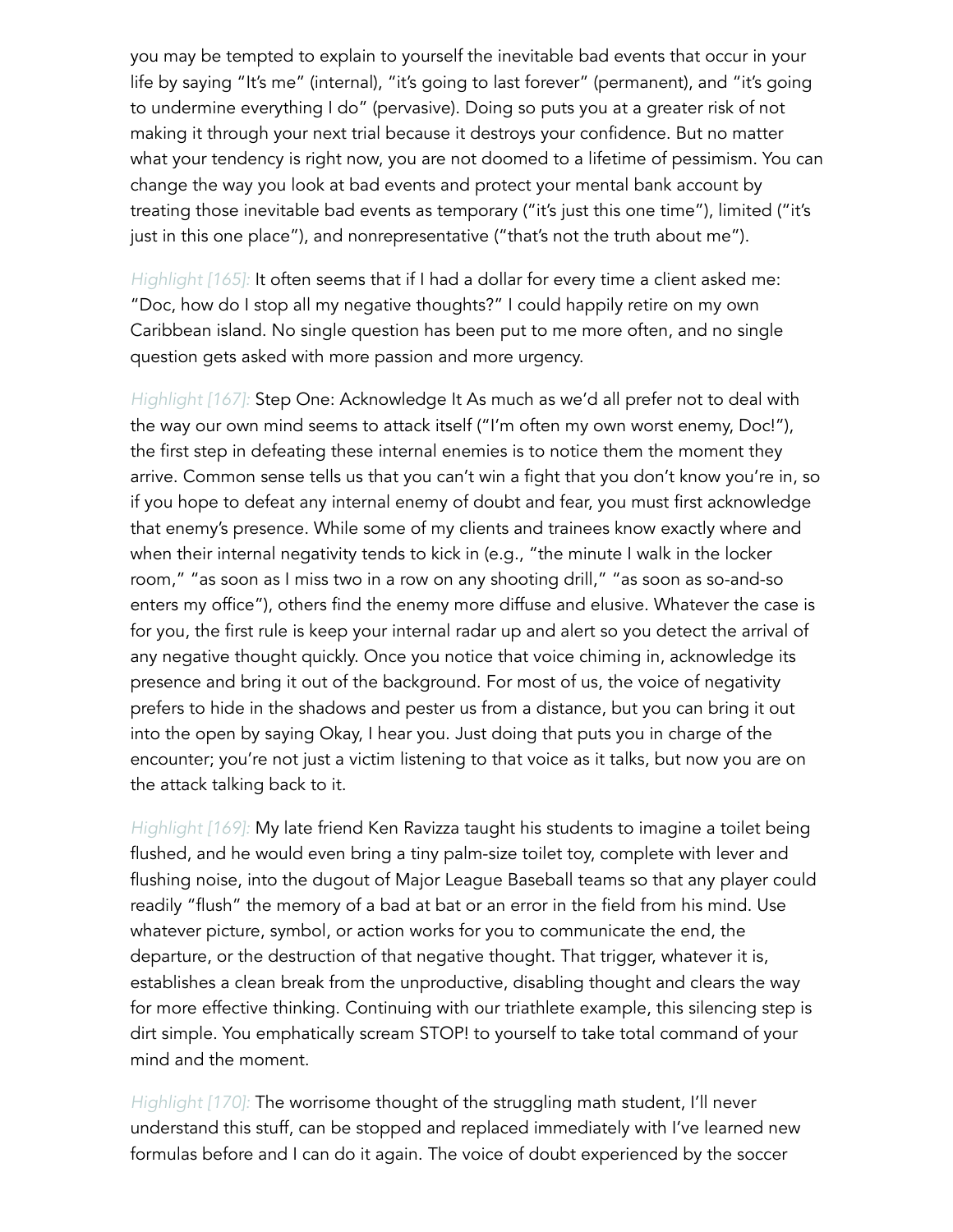player who has misplayed her last two touches on the ball (What's wrong with me today?) can be replaced with I'm okay. Just get after the next one. With practice, each and every attack on your confidence that your mind unfortunately produces (yes, we are indeed our own worst enemies at times), can be acknowledged, silenced, and replaced. Even the ones that involve your own physical safety and survival.

*Highlight [176]:* The first is the widespread misconception that "if you're truly confident you won't have any negative self-talk." We've been led to believe that confident and successful people, the champions like LeBron James or Michael Phelps, are magically endowed with a bulletproof mind that is simply immune to negative thinking, that they have permanently silenced their voices of fear and insecurity. By contrast, all the rest of us who are striving for success in our own respective fields readily admit that we have plenty of negative self-talk and because we have it, we conclude that we can't be as confident as those champions always seem to be. This is nonsense. Those "champions," in fact, have plenty of their own negative self-talk, and it often sounds off at the worst possible moments.

*Highlight [177]:* A second factor to understand about Getting in the Last Word is the unfortunate fact that you will have to do it over and over again, and continue doing it over and over again, until you retire from your profession, sport, or field of study. Just like the old arcade game Whac-A-Mole, those voices out to rob your confidence bank account are going to pop up again and again no matter how many times you smack them down. In this way, winning your First Victory of confidence is different from winning a decisive battle that ends the war once and for all (like the surrenders of Germany and Japan to end World War II). Unlike those external enemies in conventional warfare, the internal enemies of doubt, fear, and insecurity can never be ultimately defeated; they are just aspects of the human condition that no one ultimately escapes from. The lie that has been pushed to us through films, TV, and other media is that once some fairy godmother or wise mentor shares with us a secret to success, all our fears and insecurities vanish, letting us live happily ever after. This is a lie. Don't buy into it.

*Highlight [179]:* A final factor that can affect Getting in the Last Word is just how sneaky that enemy of your confidence can be. It seems to know exactly which single sport skill, professional competency, or personal relationship skill you are most insecure about, and it attacks you right there, where it's bound to hurt the most. When you see a coworker or teammate (or worse yet, a competitor) who seems to effortlessly execute that one skill or task that always seems to elude you, that enemy of your confidence will pick right up on it and attack you. The competitive swimmer who has been working hard on his flip turns can watch a rival power through a practice turn and be attacked by I wish I could do it that well. The graduate student who has never excelled in math is likely to be attacked by The stats midterm is gonna be killer. Just like the previous two factors, this one is just a part of being human. We are all intensely aware and rather sensitive about the personal shortcomings that influence our performance. But we can choose to recognize these shortcomings, get to work improving them, and while we are working on them, refuse to listen to the voice that suggests they are going to prevent us from succeeding.